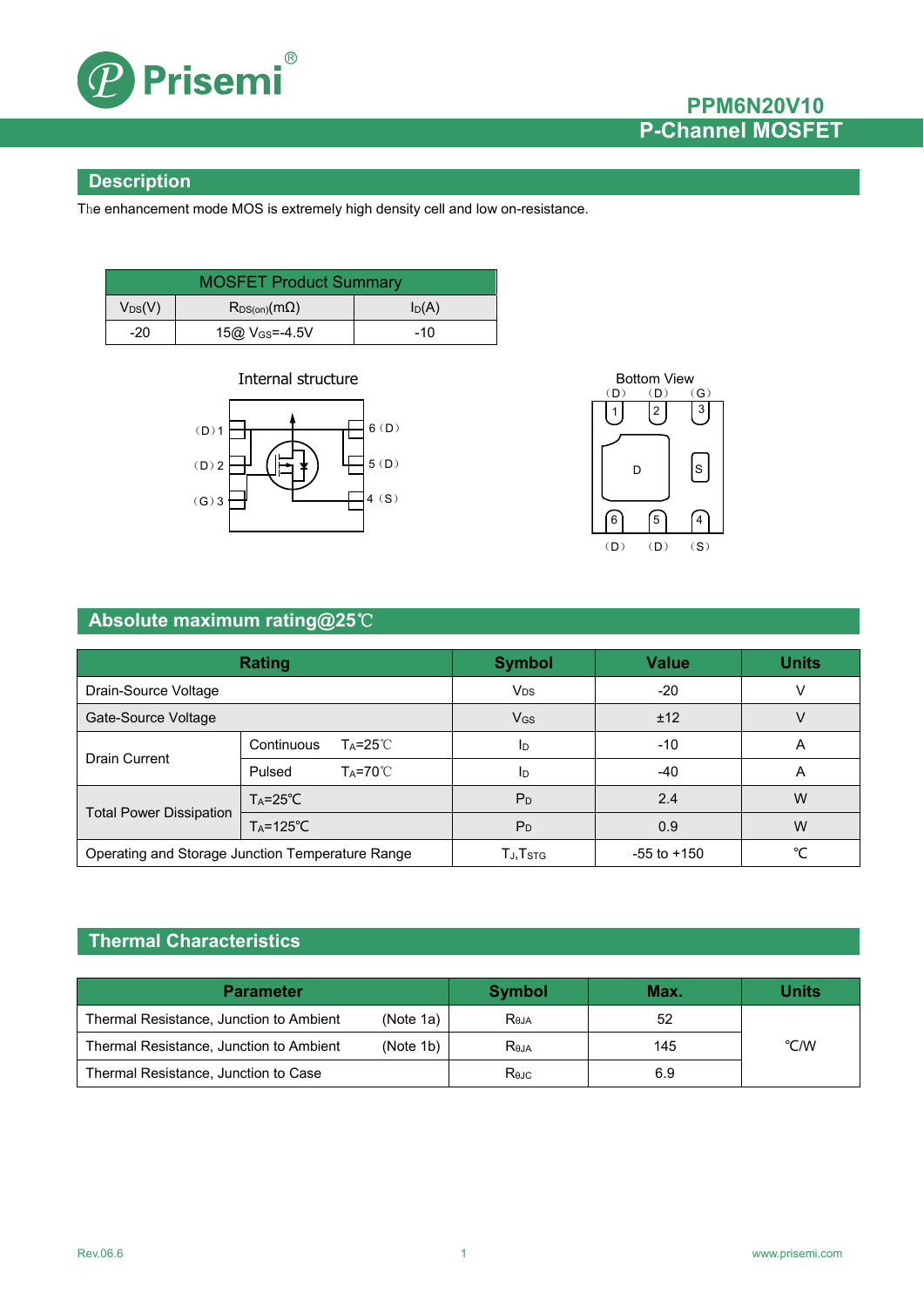# **P-Channel MOSFET**

## **PPM6N20V10**

# **Electrical characteristics per line@25**℃**( unless otherwise specified)**

| <b>Parameter</b>                  | <b>Symbol</b>            | <b>Conditions</b>                                             | Min.                         | Typ.                     | Max.                     | <b>Units</b> |
|-----------------------------------|--------------------------|---------------------------------------------------------------|------------------------------|--------------------------|--------------------------|--------------|
| Drain-Source Breakdown Voltage    | <b>BV</b> <sub>DSS</sub> | $I_D = -250\mu A$ , $V_{GS} = 0V$                             | $-20$                        |                          |                          | $\vee$       |
| Zero Gate Voltage Drain Current   | $\mathsf{loss}$          | $V_{DS} = -16V$ . $V_{GS} = 0V$                               | $\qquad \qquad \blacksquare$ | $\overline{\phantom{a}}$ | $-1.0$                   | μA           |
| Gate-to-Source Forward Leakage    | <b>I</b> GSS             | $V$ <sub>GS</sub> $=$ $±10V$                                  |                              |                          | ±100                     | nA           |
| Gate Threshold Voltage            | $V$ <sub>GS(th)</sub>    | $V_{DS} = V_{GS}$ , $I_D = -250 \mu A$                        | $-0.5$                       | $-0.9$                   | $-1.5$                   | $\vee$       |
|                                   |                          | $V_{GS} = -4.5V$ , $I_D = -10A$                               | $\overline{\phantom{a}}$     | 15                       | 19                       | $m\Omega$    |
| Static Drain-Source On-Resistance | $R_{DS(ON)}$             | $V_{GS} = -2.5V$ , $I_D = -8A$ ,                              | $\blacksquare$               | 22                       | 30                       | $m\Omega$    |
| <b>Forward Trans conductance</b>  | <b>g<sub>FS</sub></b>    | $V_{DS} = -5V$ , $I_D = -10A$                                 | $\overline{\phantom{a}}$     | 23                       | $\blacksquare$           | S            |
| <b>Total Gate Charge</b>          | Qg                       |                                                               | $\overline{\phantom{a}}$     | 17.5                     | $\blacksquare$           |              |
| Gate-to-Source Charge             | Qgs                      | $I_D = -10A$ , $V_{DD} = -6V$ ,<br>$V$ <sub>GS</sub> = -4.5V  |                              | 4.0                      |                          | nC           |
| Gate-to-Drain(Miller) Charge      | Qgd                      |                                                               |                              | 4.0                      |                          |              |
| Input Capacitance                 | C <sub>ISS</sub>         |                                                               |                              | 1900                     |                          | pF           |
| <b>Output Capacitance</b>         | $C_{DSS}$                | $V$ <sub>GS</sub> = $0V$ , $V_{DS}$ =-15 $V$ ,<br>$f = 1$ MHz | $\blacksquare$               | 224                      |                          | pF           |
| Reverse Transfer Capacitance      | <b>CRSS</b>              |                                                               | $\overline{\phantom{0}}$     | 210                      |                          | pF           |
| Turn-On Delay Time                | $t_{d(on)}$              |                                                               | $\blacksquare$               | 25                       | $\overline{\phantom{0}}$ |              |
| <b>Rise Time</b>                  | t                        | $V_{DD} = -6.0V$ , $I_D = -10A$ ,                             |                              | 36                       |                          |              |
| <b>Turn-Off Delay Time</b>        | $t_{d(off)}$             | $V$ GS=-4.5V, RGEN=6 $\Omega$ ,                               |                              | 126                      | $\blacksquare$           | ns           |
| Fall Time                         | $t_{\rm f}$              |                                                               |                              | 92                       |                          |              |
| Source to Drain Diode Forward     |                          | $V$ <sub>GS</sub> = $0V$ , I <sub>S</sub> = $-2A$             |                              | $-0.75$                  |                          | $\vee$       |
| Voltage                           | <b>V<sub>SD</sub></b>    | $V$ <sub>GS</sub> =0V,I <sub>s</sub> =-10A                    |                              | $-0.95$                  |                          |              |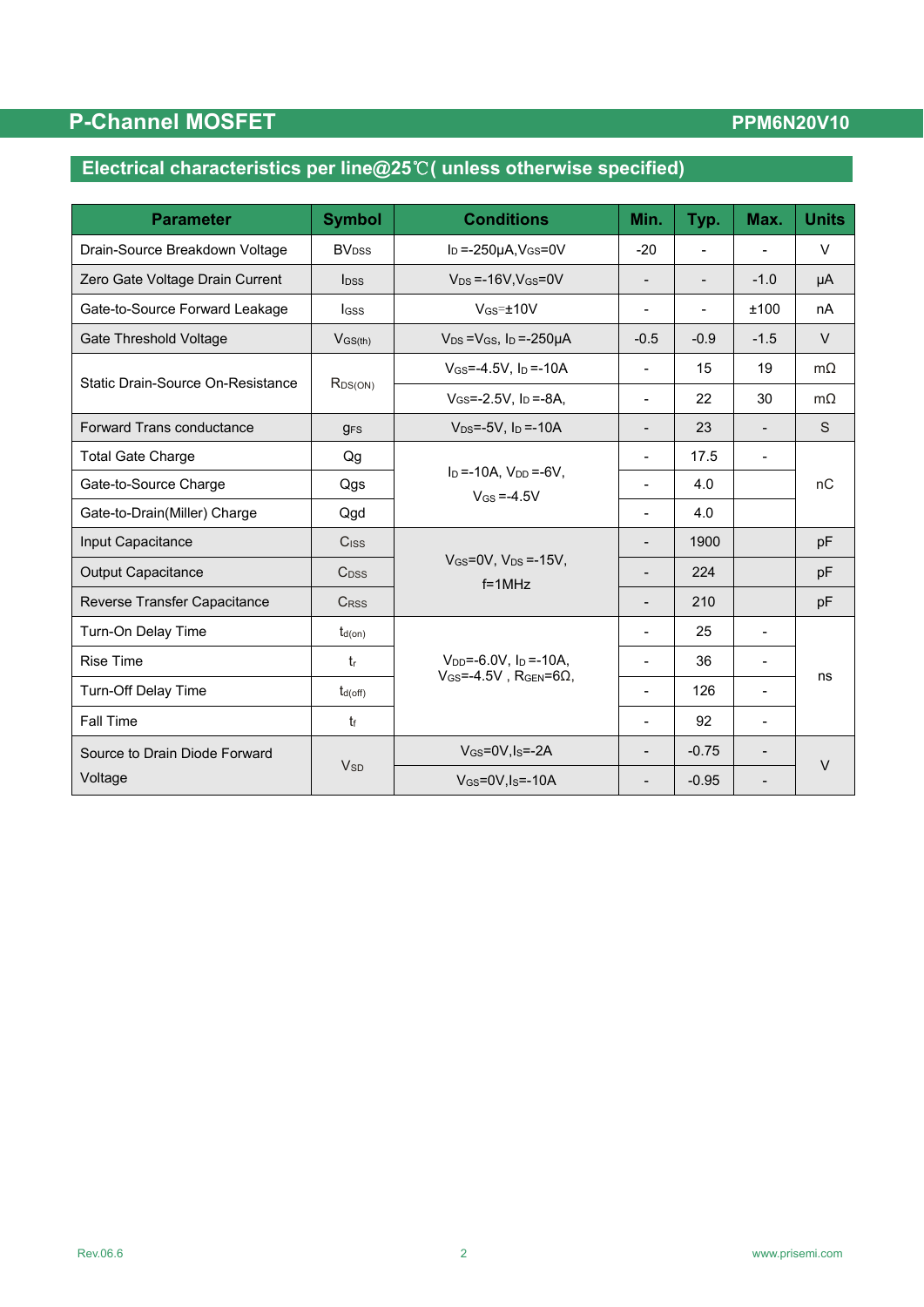### **Typical Characteristics**













Fig 5. Transfer Characteristics Fig 6. Reverse Source Current vs. Source to Drain Diode Forward Voltage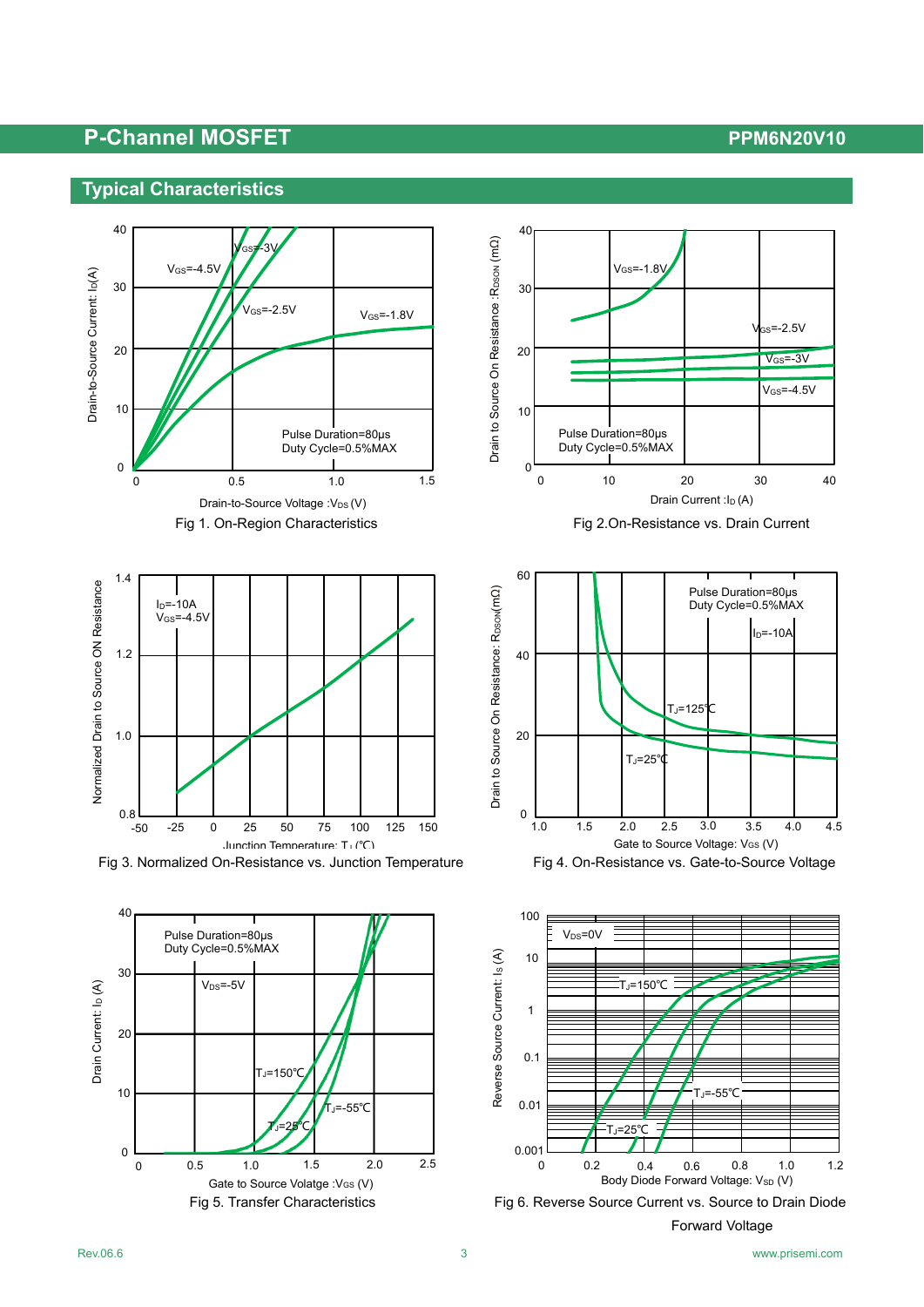







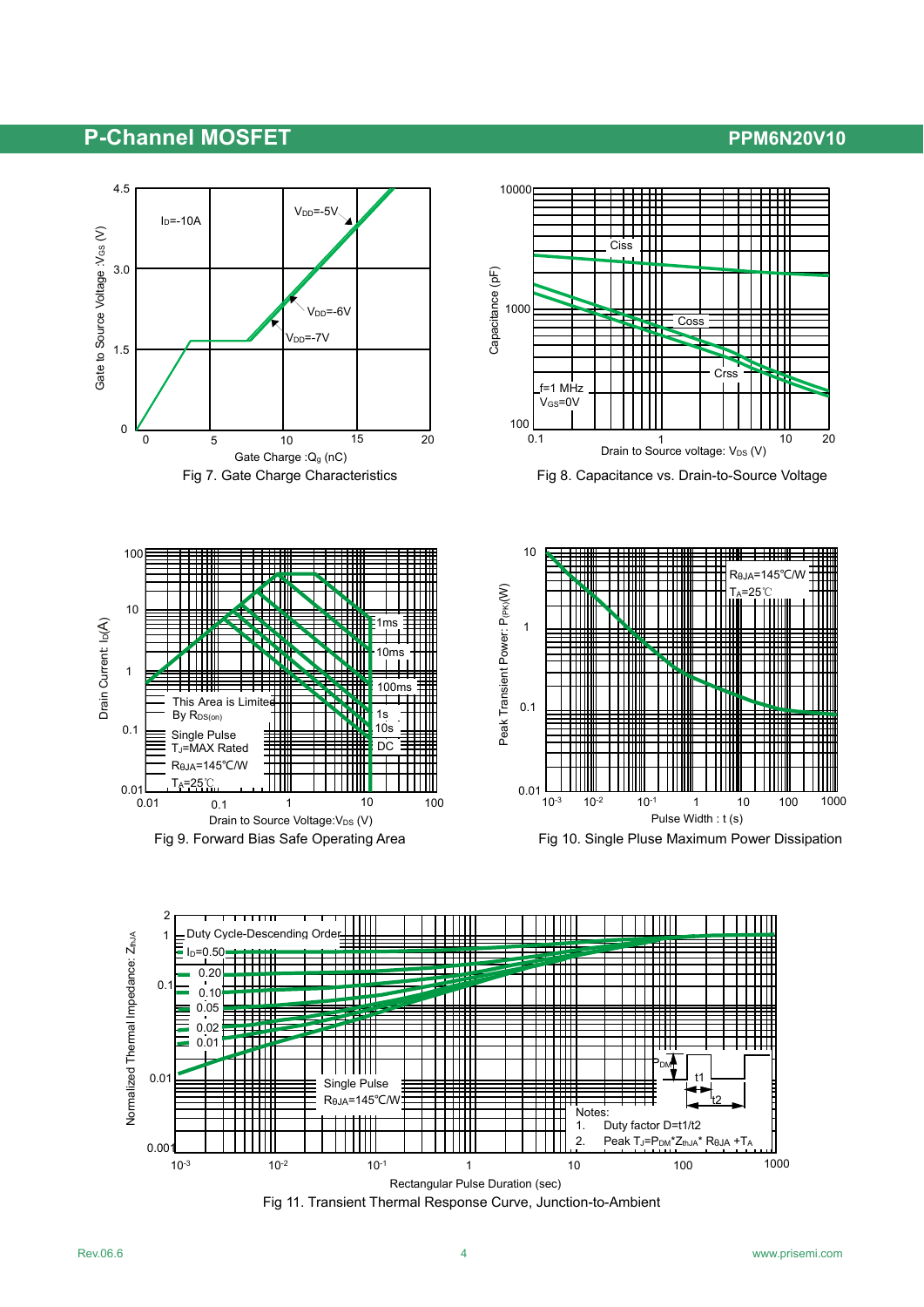### **Product dimension** (**DFN2\*2-6L**)







| Dim | <b>Millimeters</b> |            |  |
|-----|--------------------|------------|--|
|     | <b>MIN</b>         | <b>MAX</b> |  |
| Α   | 1.90               | 2.10       |  |
| B   | 1.90               | 2.10       |  |
| C   | 0.70               | 1.10       |  |
| D   | 0.80               | 1.00       |  |
| E   | 0.55<br>0.75       |            |  |
| E1  | 0.25 Ref.          |            |  |
| F   | 0.25               | 0.35       |  |
| G   | 0.20               | 0.35       |  |
| н   | 0.50               | 1.00       |  |
| J   | 0.60               | 0.80       |  |
| Κ   | 0.00<br>0.05       |            |  |
| L   | 0.20 Ref.          |            |  |
| M   | 0.15               |            |  |
| N   | 0.20               |            |  |
| O   | 0.25               |            |  |

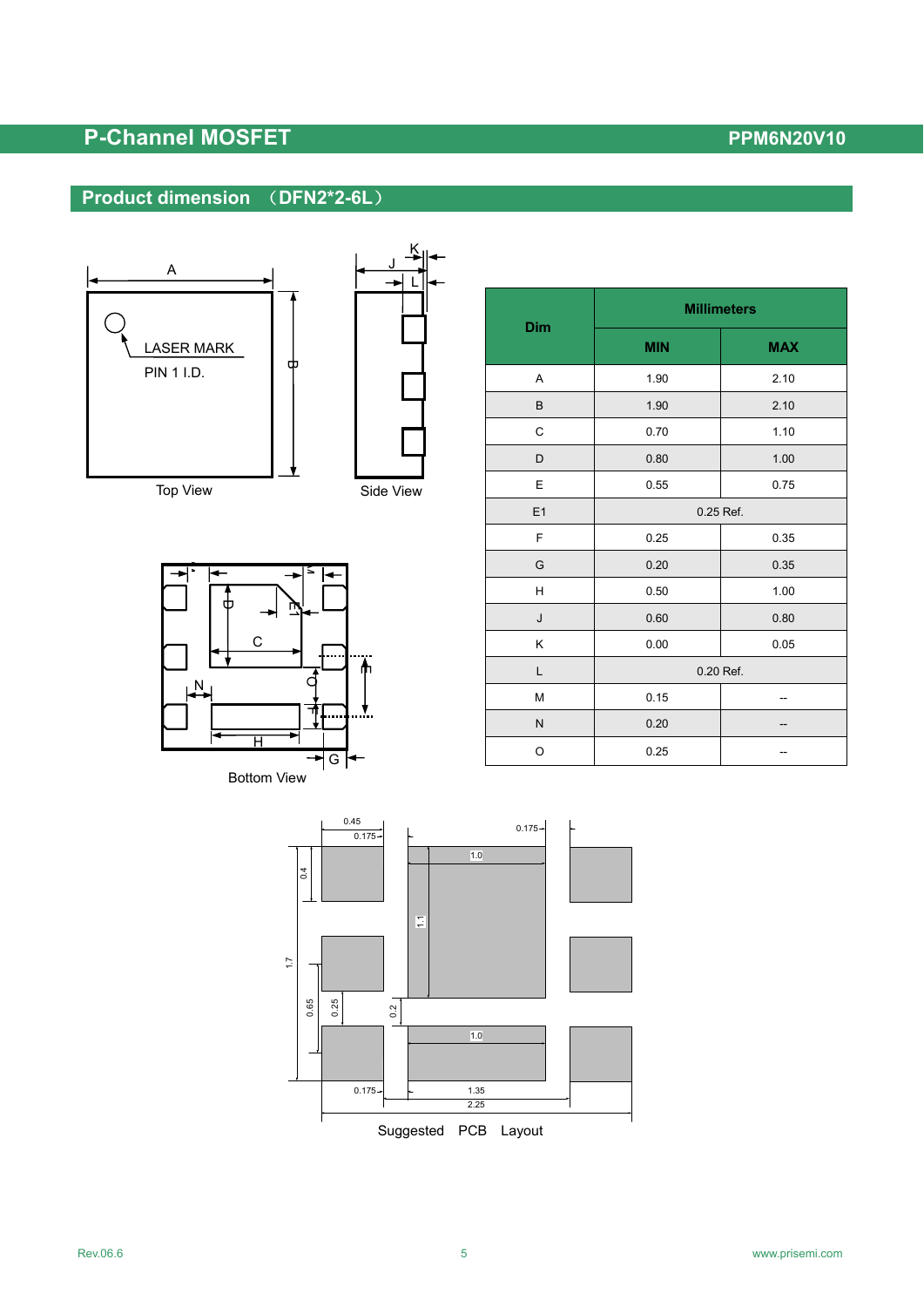# **Marking information**



 YY =Year code WW =Week code

## **Ordering information**

| <b>Device</b> | Package   | Reel | <b>Shipping</b>    |
|---------------|-----------|------|--------------------|
| PPM6N20V10    | DFN2*2-6L | フリ   | 3000 / Tape & Reel |

## **Load with information**



# Unit:mm